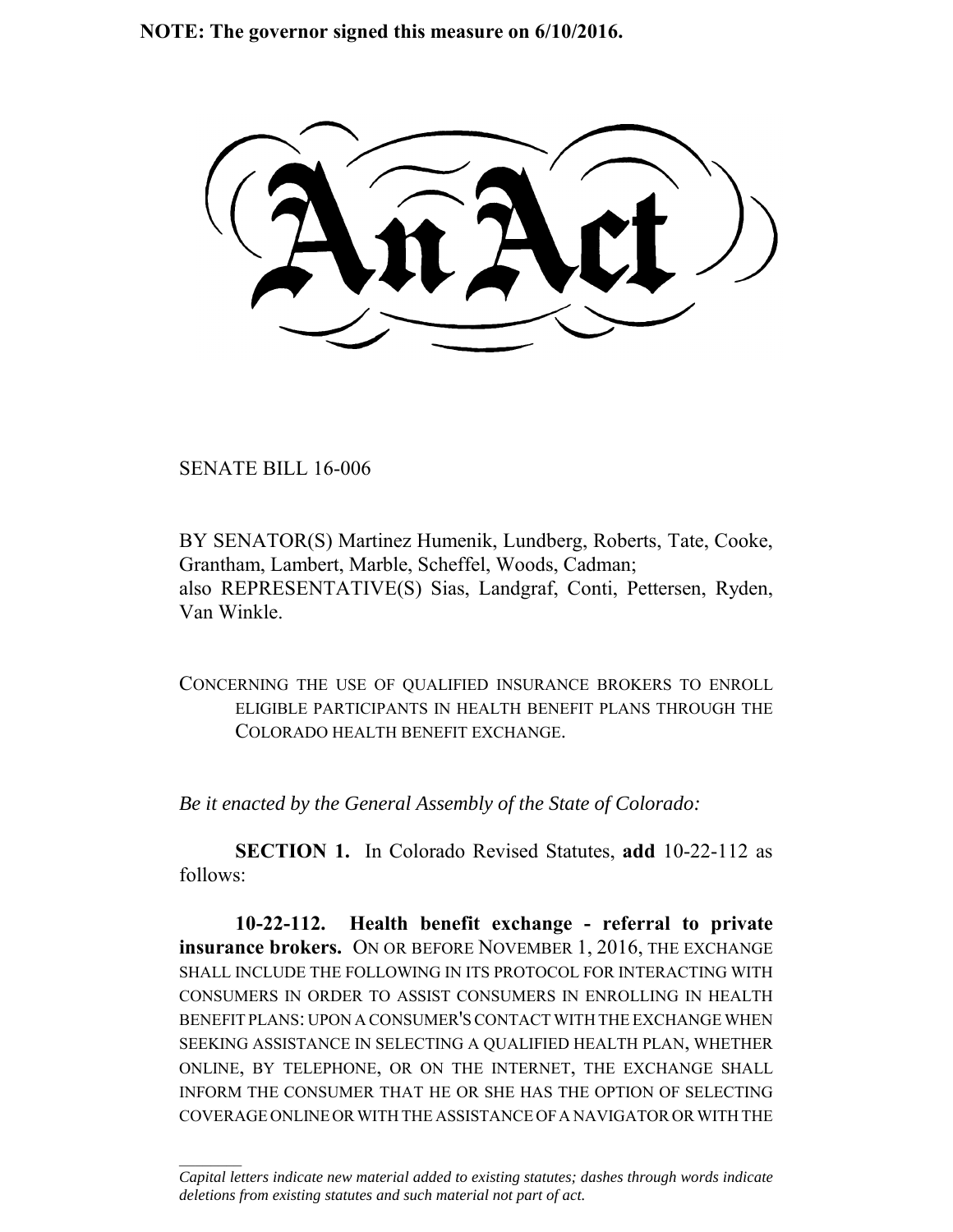ASSISTANCE OF A QUALIFIED INSURANCE BROKER; THE EXCHANGE SHALL INFORM THE CONSUMER THAT A NAVIGATOR MAY ASSIST WITH A HEALTH BENEFIT PLAN SELECTION, BUT MAY NOT OFFER ADVICE ON A HEALTH BENEFIT PLAN BASED ON THE CONSUMER'S INDIVIDUAL SITUATION, WHEREAS A QUALIFIED BROKER MAY OFFER ADVICE BASED ON THE CONSUMER'S PERSONAL AND FAMILY SITUATION AT NO ADDITIONAL COST TO THE CONSUMER; AND THE EXCHANGE SHALL MAINTAIN WEB-BASED TOOLS THAT ALLOW INSURANCE BROKERS TO DEVELOP AND MAINTAIN CLIENT RELATIONSHIPS FOR CUSTOMERS WHO ARE ELIGIBLE TO ENROLL IN PRIVATE HEALTH BENEFIT PLANS, WHEN APPROPRIATE, IF THE CLIENT REQUESTS THIS OPTION.

**SECTION 2. Safety clause.** The general assembly hereby finds,